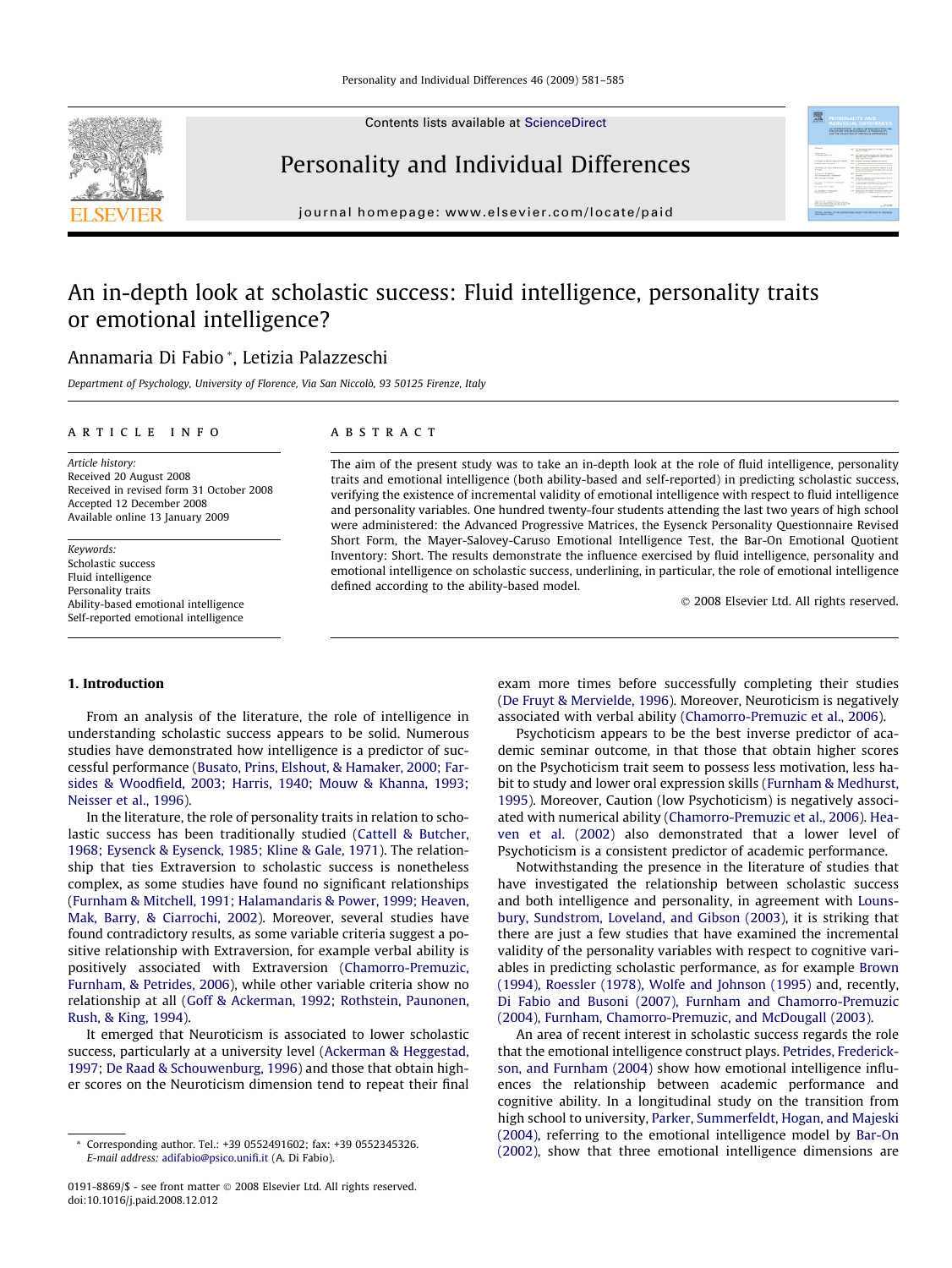significant predictors, although slight, of academic success. In a study conducted on a sample of high school students ([Parker](#page-4-0) [et al., 2004](#page-4-0)), emotional intelligence turns out to be a predictor of scholastic success as defined in terms of the end of year GPA. Taken together, these studies support the existence of a relationship between the emotional intelligence construct and scholastic success. In addition, the study by [Van der Zee, Thijs, and Schakel \(2002\)](#page-4-0) supports the incremental validity of both self and other ratings of emotional intelligence in predicting success in academic and social life above traditional measures of academic intelligence and personality. The debate in the literature is still controversial as underlined by [Amelang and Steinmayr \(2006\);](#page-4-0) furthermore, the study by [Van der Zee et al. \(2002\)](#page-4-0) reported that the measures of trait emotional intelligence were still related to success criteria (academic and social success) after controlling for personality and intelligence measures.

In recent years, a debate has begun questioning the adequacy of self-report measures to demonstrate the emotional intelligence construct. Some authors [\(Mayer, Caruso, & Salovey, 1999; Mayer](#page-4-0) [& Salovey, 1997](#page-4-0)) maintained that emotional intelligence can be defined more accurately as a skill rather than a conglomeration of personal traits and characteristics. [Mayer and Salovey \(1997\)](#page-4-0) presented a model that considers emotional intelligence a form of intelligence tied to the process of elaboration of information. The authors constructed the Mayer-Salovey-Caruso Emotional Intelligence Test (MSCEIT, [Mayer, Salovey, & Caruso, 2002\)](#page-4-0), an instrument to specifically measure ability-based emotional intelligence. From a conceptual point of view, it appears understandable that ability-based emotional intelligence based on competency in accomplishing tasks, in this case of an emotional nature, can be a highly efficacious predictor of scholastic success, defined in terms of GPA, compared to self-reported emotional intelligence [\(O'Con](#page-4-0)[nor & Little, 2003](#page-4-0)) that refers to different aspects of personal functioning. Nevertheless, in the literature, there is a great debate about the validity of ability-based measures. One of the principal criticisms that [Brody \(2004\)](#page-4-0) has of the MSCEIT, for example, is that it does not furnish empirical evidence on incremental predictive validity over standard measures of intelligence and personality for important socially relevant outcomes.

The growing interest in the emotional intelligence construct is nevertheless due to the attempt to verify if the introduction of this new variable provides an explanation for the percentage of incremental variance with respect to intelligence and personality [\(Fox](#page-4-0) [& Spector, 2000; Van der Zee et al., 2002](#page-4-0)). Interest in emotional intelligence originated from the fact that, while personality characteristics are considered essentially stable, a strong consensus in the literature exists relative to the fact that emotional intelligence is an implementable characteristic or competence [\(Bar-On, 2002; Mayer](#page-4-0) [et al., 2002\)](#page-4-0).

The present study aims to take a more in-depth look at the role of fluid intelligence, personality traits and emotional intelligence (both ability-based and self-reported) to explain scholastic success in a sample of students attending the last two years of high school, verifying the existence of incremental validity of the emotional intelligence compared to fluid intelligence and personality variables. The sample choice was determined by the desire to take a more in-depth look at the topic with regard to secondary school, in that scholastic success in this context, within the framework of the research, does not appear to be as adequately studied as academic success. The choice of the grade point average (GPA) as a variable criterion involves some considerations. Although the GPA could in itself be a trap tied to variability in grading on the part of the teachers, it however represents a valid criterion as it is a comprehensive measure of grades received in different subjects, thus able to dilute the tendency toward grade distortion on the part of the teachers ([Lounsbury et al., 2003](#page-4-0)). At present, its use can guarantee a higher level of comparability of the results with other studies.

The hypotheses are as follows:

- (H1) fluid intelligence will correlate positively with scholastic success [\(Busato et al., 2000; Furnham & Chamorro-Premuzic,](#page-4-0) [2004; Harris, 1940; Lounsbury et al., 2003; Neisser et al., 1996\)](#page-4-0);
- (H2) in relation to scholastic success, the dimensions of personality will be able to add a percentage of incremental variance compared to the variance explained by fluid intelligence [\(Di](#page-4-0) Fabio & [Busoni, 2007; Furnham & Chamorro-Premuzic, 2004;](#page-4-0) [Furnham et al., 2003; Lounsbury et al., 2003](#page-4-0));
- (H3) in relation to scholastic success, emotional intelligence, both ability-based and self-reported, will be able to add a percentage of incremental variance compared to the variance explained by fluid intelligence and personality ([Van der Zee](#page-4-0) [et al., 2002](#page-4-0));
- (H4) in relation to scholastic success, ability-based emotional intelligence will explain a greater percentage of incremental variance compared to self-reported emotional intelligence [\(O'Connor & Little, 2003](#page-4-0)).

# 2. Method

#### 2.1. Participants

The sample was composed of 124 students enrolled in the last two years of high school in a school system located in a Tuscan province. The participants consisted of 34 males (27.4%) and 90 females (72.6%; 61 students in their fourth year and 63 students in their fifth year). The age of the participants ranged between 16 and 20 years ( $M = 17.49$ , SD = .66).

# 2.2. Measures

To evaluate fluid intelligence, the Advanced Progressive Matrices (APM) test by [Raven \(1962\)](#page-4-0), which measures non-verbal intellectual efficiency and the subject's general capacity of observation and clear thinking, was used. The test is sub-divided into 2 series of reactives, composed respectively of 12 (Series I) and 36 (Series II) items, on which the subject must indicate only one exact response from among 8 possible alternatives. The first series was used as a short reactive training, while the second series was used as an efficiency test. With regard to reliability, Cronbach's alpha was .91.

To evaluate personality traits, the Eysenck Personality Questionnaire Revised Short Form (EPQ-RS, [Eysenck, Eysenck, & Barrett,](#page-4-0) [1985\)](#page-4-0) in the Italian version by [Dazzi, Pedrabissi, and Santinello](#page-4-0) [\(2004\)](#page-4-0) was used. This version is composed of 48 items, 12 for each three dimensions and 12 for the Lie scale, to which the subjects give a dichotomous response (Yes/No). The factors that compose this instrument are: Extraversion, which furnishes an index of the subject's sociability and vivacity, based on the scores obtained from the subjects, providing collocation of a continuum that ranges from extraversion to introversion (alpha: .87); Neuroticism, which describes the emotions of the person on a continuum that ranges from emotional stability to instability (alpha: .85); Psychoticism, proposed to demonstrate if and at what level behavior disturbances are present and unravel themselves, as dimensions, provides antipodes of equilibrium ranging from satisfying social adaptation towards increasing levels of anticonformism (alpha: .81).

To evaluate the ability-based emotional intelligence, the MSCEIT [\(Mayer et al., 2002\)](#page-4-0) in the Italian version by [D'Amico and](#page-4-0) [Curci \(in press\)](#page-4-0) was used. The instrument is composed of 141 items, of which the response format varies based on the specific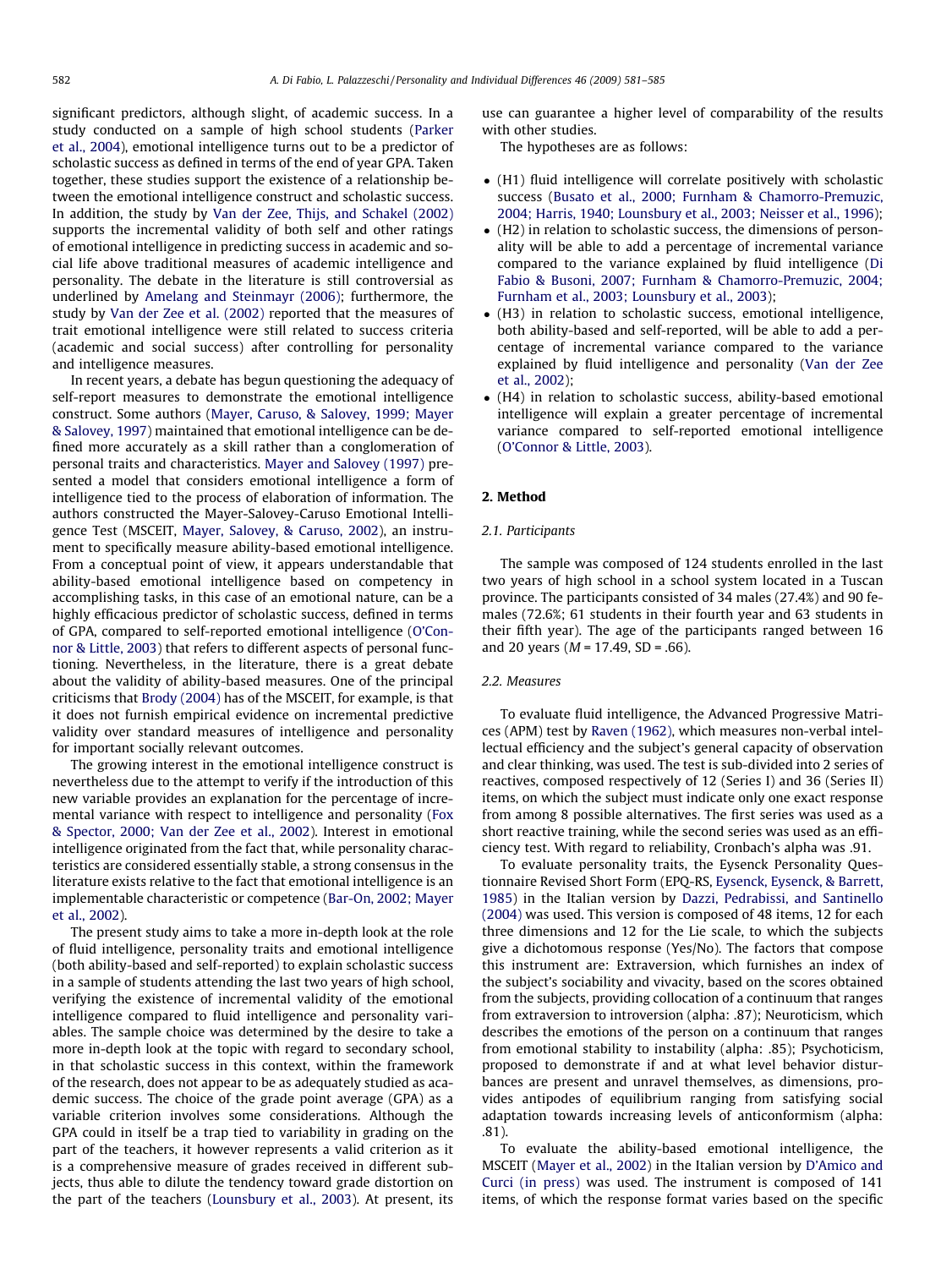function measured by each item. The MSCEIT shows, in addition to a total score, scores relative to two areas (Experiential Emotional Intelligence and Strategic Emotional Intelligence) and to four Branches: Perceiving Emotions (Branch 1), the ability to perceive emotions in oneself and others, as well as in objects, art, stories, music and other stimuli (alpha: .91); Facilitating Thought (Branch 2), the ability to generate, use and feel emotion to communicate feelings, or employ them in other cognitive processes (alpha: .79); Understanding Emotions (Branch 3), the ability to understand emotional information, how emotions combine and progress through relationship transitions and to appreciate such emotional meanings (alpha: .80); Managing Emotions (Branch 4), the ability to be open to feelings, and to modulate them in oneself and others so as to promote personal understanding and growth (alpha: .83).

To evaluate self-reported emotional intelligence, the Bar-On Emotional Quotient Inventory: Short (Bar-On EQ-i:S, [Bar-On,](#page-4-0) [2002](#page-4-0)) in the Italian version by [Giorgi and Di Fabio \(2005\)](#page-4-0) was used. This instrument is composed of 51 items with responses in a 5 point Likert's scale format (from 1 = ''Very seldom or not true of me" to 5 = ''Very often true of me or true of me"). The short version used in this study gives a total score (Emotional Quotient) and individual scores for the four emotional intelligence dimensions: Intrapersonal, associated to awareness of one's own emotions, strengths and weaknesses and the ability to express one's own feelings (alpha: .79); Interpersonal, tied to social consciousness and interpersonal relationships, implies knowing how to recognize the emotions, feelings, and needs of others and knowing how to establish and maintain cooperative, constructive and satisfying relationships (alpha: .79); Stress Management, the ability to adapt to stressful situations, knowing how to draw on emotions so as to use them to one's benefit (alpha: .84) and Adaptability, connected to the ability to deal flexibly with daily problems (alpha: .78).

To evaluate scholastic success, the student GPA was used. In the present study, the GPA was calculated based on the grades awarded at the end of the first quadrimester as the average score obtained on the principal subjects common at the different high schools present in Italy. These grades ranged from 1 to 10. In this sample the GPA provides adequate reliability (alpha = .81) and is distributed in a normal manner (skewness = .15; kurtosis =  $-.47$ ).

### 2.3. Procedures and data analysis

The instruments were administered collectively within the classroom by specialized personnel and with respect for the law regarding privacy at a time agreed upon with the institute. The students were aware that they would receive individual feedback and that successively, upon receiving authorization from the Institute's administration, each subject's grades at the end of the first quadrimester were collected.

Descriptive statistics, Cronbach's alpha coefficients, Pearson's r correlation and hierarchical regressions were applied to the data collected in the present study.

#### 3. Results

The results of descriptive statistics, Cronbach's alpha coefficients and correlations between the GPA and the scores on the APM, the EPQ-RS, the MSCEIT and the Bar-On EQ-i:S are reported in Table 1.

The results of the hierarchical regression conducted, considering scholastic success (GPA) as the dependent variable and at the first step fluid intelligence, at the second step personality traits and at the third step alternatively the MSCEIT Total Score, the dimensions on the MSCEIT, the Bar-On EQ-i:S Total Score, and the dimensions on the Bar-On EQ-i:S as predictors, are reported in [Table 2.](#page-3-0) At the first step, Fluid intelligence alone accounts for the 10% variance in scholastic success; when personality traits are added at the second step, the model is significant  $(F = 5.07$ ,  $p$  < .001) and accounts for the 5% greater variance. When emotional intelligence is introduced at the third step, for the MSCEIT Total Score, the model is still significant ( $F = 6.60$ ,  $p < .001$ ) and accounts for the 7% greater variance; for the dimensions on the MSCEIT, the model is still significant ( $F = 5.18$ ,  $p < .001$ ) and accounts for the 12% greater variance; for the Bar-On EQ-i:S Total Score the model is still significant ( $F = 5.63$ ,  $p < .001$ ) and accounts for the 5% greater variance; for the dimensions on the Bar-On EQ-i:S, the model is still significant ( $F = 3.76$ ,  $p = .001$ ) and accounts for the 6% greater variance.

#### Table 1

Means, standard deviations, Cronbach's alpha coefficients, and correlations between grade point average, fluid intelligence, personality traits, ability-based emotional intelligence and self-reported emotional intelligence.

|                      | $\boldsymbol{M}$ | SD    | $\alpha$ |                   | 2                 | 3                   | $\overline{4}$ | 5        | 6                   |          | 8                  | 9        | 10              | 11       | 12       | 13              | 14  | 15 |
|----------------------|------------------|-------|----------|-------------------|-------------------|---------------------|----------------|----------|---------------------|----------|--------------------|----------|-----------------|----------|----------|-----------------|-----|----|
| 1. GPA               | 6.77             | .95   | .81      | $\qquad \qquad -$ |                   |                     |                |          |                     |          |                    |          |                 |          |          |                 |     |    |
| 2. APM S2            | 18.60            | 5.60  | .88      | $.32**$           | $\qquad \qquad -$ |                     |                |          |                     |          |                    |          |                 |          |          |                 |     |    |
| 3. EPO E             | 16.36            | 2.26  | .84      | .19               | $-.03$            | $\qquad \qquad -$   |                |          |                     |          |                    |          |                 |          |          |                 |     |    |
| 4. EPO N             | 18.30            | 3.37  | .82      | .02               | $-.01$            | $-.07$              |                |          |                     |          |                    |          |                 |          |          |                 |     |    |
| 5. EPO P             | 22.28            | 1.79  | .80      | .07               | $-.10$            | $.29**$             | $.37***$       |          |                     |          |                    |          |                 |          |          |                 |     |    |
| <b>6. MSCEIT TOT</b> | 40.81            | 4.87  | .85      | $.31***$          | $.23***$          | $-.10$              | $-.08$         | .01      |                     |          |                    |          |                 |          |          |                 |     |    |
| 7. MSCEIT PE         | 49.60            | 7.68  | .87      | .11               | .07               | $-.13$              | $-.13$         | $-.08$   | $.79**$             |          |                    |          |                 |          |          |                 |     |    |
| 8. MSCEIT FT         | 40.06            | 6.70  | .80      | $.28***$          | $.22^{\degree}$   | $-.07$              | $-.08$         | .06      | .86                 | $.62$ ** |                    |          |                 |          |          |                 |     |    |
| 9. MSCEIT UE         | 41.35            | 5.35  | .79      | $.28***$          | $.33***$          | $-.03$              | $-.08$         | $-.04$   | $.70^{**}$          | .38      | .45                |          |                 |          |          |                 |     |    |
| 10. MSCEIT ME        | 32.06            | 5.46  | .85      | $.38***$          | .17               | $-.07$              | .01            | .07      | $.73$ **            | $.31***$ | $.57**$            | .48      |                 |          |          |                 |     |    |
| 11. BAR-ON TOT       | 126.56           | 14.47 | .83      | $.22^{1}$         | .14               | $-.20^{\degree}$    | $.25***$       | .12      | $.42$ <sup>**</sup> | .24      | .38                | .23'     | $.45$ **        |          |          |                 |     |    |
| 12. INTRA            | 36.29            | 6.03  | .81      | .19               | .16               | $-.24$              | $.23**$        | .09      | $.38***$            | $.28***$ | $.40**$            | .21'     | $.24***$        | $.73***$ |          |                 |     |    |
| 13. INTER            | 38.25            | 5.54  | .80      | .05               | .13               | $-.31$ <sup>*</sup> | $-.10$         | $-.15$   | $.41$ <sup>**</sup> | .28      | $.30**$            | $.26***$ | $.45**$         | $.67**$  | $.32**$  |                 |     |    |
| 14. STR MAN          | 27.15            | 5.84  | .85      | .14               | $-.01$            | $-.01$              | .49            | $.33$ ** | .13                 | $-.01$   | .14                | .07      | $.22^{\degree}$ | $.69**$  | $.32***$ | $.20^{\degree}$ |     |    |
| 15. ADAPT            | 24.86            | 3.94  | .79      | $.24***$          | .08               | .08                 | $-.04$         | .03      | .21                 | .06      | $.19$ <sup>*</sup> | .06      | $.35***$        | $.60**$  | $.25***$ | $.30***$        | .28 |    |

Note:  $N = 124$ 

GPA, grade point average; APM S2, fluid intelligence; EPQ E, Extraversion; EPQ N, Neuroticism; EPQ P, Psychoticism; MSCEIT TOT, MSCEIT Total Score; MSCEIT PE, Perceiving emotions; MSCEIT FT, Facilitating thought; MSCEIT UE, Understanding emotions; MSCEIT ME, Managing emotions; BAR-ON TOT, Bar-On EQ-i:S Total Score; INTRA, Intrapersonal; INTER, Interpersonal; STR MAN, Stress management; and ADAPT, Adaptability.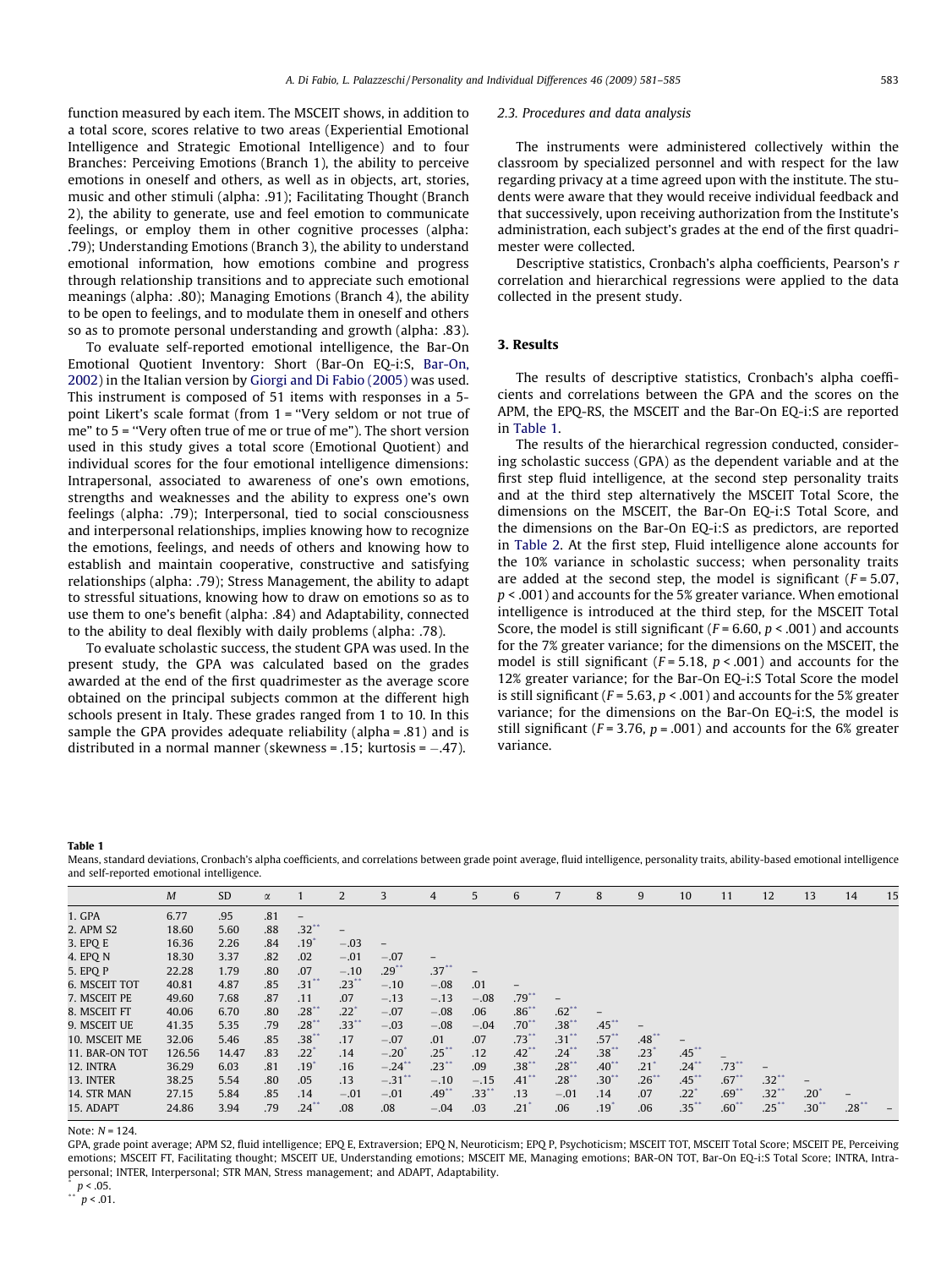#### <span id="page-3-0"></span>Table 2

Hierarchical regression. Dependent variable: scholastic success (GPA). Predictors: fluid intelligence, personality traits, MSCEIT Total Score, dimensions on the MSCEIT, Bar-On EQi:S Total Score and dimensions on the Bar-On EQ-i:S.

|                                                                                                                                             | Step 1  |      | Step 2            |                      | Step 3                                    |                                              |  |
|---------------------------------------------------------------------------------------------------------------------------------------------|---------|------|-------------------|----------------------|-------------------------------------------|----------------------------------------------|--|
|                                                                                                                                             | $\beta$ | p    | $\beta$           | $\boldsymbol{p}$     | $\beta$                                   | $\boldsymbol{p}$                             |  |
| Fluid Intelligence                                                                                                                          | .32     | .001 | .33               | .001                 | .25                                       | .005                                         |  |
| Step 2<br>Extraversion<br>Neuroticism<br>Psychoticism                                                                                       |         |      | .20<br>.03<br>.04 | .033<br>.775<br>.687 | .25<br>.05<br>$-.01$                      | .007<br>.569<br>.887                         |  |
| Step 3<br><b>MSCEIT Total Score</b><br>$R^2$<br>$\Delta R^2$                                                                                | .10     | .001 | .15<br>.05        | .001<br>.048         | .28<br>.22<br>.07                         | .001<br>.001<br>.001                         |  |
| Step 3<br>Perceiving Emotions<br>Facilitating Thought<br><b>Understanding Emotions</b><br><b>Managing Emotions</b><br>$R^2$<br>$\Delta R^2$ | .10     | .001 | .15<br>.05        | .001<br>.048         | $-.02$<br>.06<br>.05<br>.30<br>.27<br>.12 | .862<br>.604<br>.622<br>.005<br>.001<br>.002 |  |
| Step 3<br>Bar-On EQ-i:S Total Score<br>$R^2$<br>$\Delta R^2$                                                                                | .10     | .001 | .15<br>.05        | .001<br>.048         | .23<br>.20<br>.05                         | .010<br>.001<br>.010                         |  |
| Step 3<br>Intrapersonal<br>Interpersonal<br>Stress Management<br>Adaptability<br>$R^2$<br>$\Delta R^2$                                      | .10     | .001 | .15<br>.05        | .001<br>.048         | .15<br>$-.02$<br>.06<br>.21<br>.21<br>.06 | .110<br>.810<br>.559<br>.045<br>.001<br>.045 |  |

# 4. Discussion and conclusions

The aim of the present study was to take a more in-depth look at the role of fluid intelligence, personality traits and emotional intelligence, both ability-based and self-reported, in relation to scholastic success, verifying the existence of incremental validity of emotional intelligence with respect to fluid intelligence and personality variables, in a sample of students attending the last two years of high school.

The first hypothesis (H1) was confirmed, supporting the role played by cognitive ability in scholastic performance, analogous to findings in the literature [\(Busato et al., 2000; Furnham & Cham](#page-4-0)[orro-Premuzic, 2004; Harris, 1940; Lounsbury et al., 2003; Neisser](#page-4-0) [et al., 1996](#page-4-0)). Thus, even in this study, the influence exercised by fluid intelligence on performance seems to express itself through facilitating comprehension and learning in a scholastic context.

The second hypothesis (H2) was also confirmed, in that personality traits add an incremental variance to fluid intelligence in explaining scholastic success, expressed in terms of GPA ([Di Fabio](#page-4-0) [& Busoni, 2007; Furnham & Chamorro-Premuzic, 2004; Furnham](#page-4-0) [et al., 2003; Lounsbury et al., 2003\)](#page-4-0), supplying additional support favoring the importance of personality characteristics in predicting scholastic success.

The third hypothesis (H3) was also confirmed, in that emotional intelligence, both ability-based and self-reported, adds a percentage of incremental variance with respect to fluid intelligence and personality variables in explaining scholastic success. In line with what emerged in the study by [Van der Zee et al. \(2002\)](#page-4-0), these results underline the role of emotional intelligence in relation to scholastic performance.

Finally, as for the last hypothesis (H4), this too was confirmed: in relation to scholastic success, ability-based emotional intelligence accounts for a percentage of incremental variance greater than self-reported emotional intelligence. In line with [O'Connor](#page-4-0) [and Little \(2003\)](#page-4-0), ability-based emotional intelligence, conceptualized as the ability to elaborate emotions and thus closer to cognitive aspects, is more efficacious in explaining scholastic success, defined in terms of GPA, compared to self-reported emotional intelligence, defined as the perception of multiple aspects of individual functions. Furthermore, it is worth noting that the percentage of incremental variance explained by ability-based emotional intelligence is the highest compared to contributions by all the other variables, not only by personality traits but also by fluid intelligence. In particular, the Managing Emotions subscale is the best predictor of scholastic success, demonstrating how the ability to regulate emotions and facilitate emotional and intellectual growth ([Mayer et al., 2002](#page-4-0)) is tied to better scholastic performance. One could deduce that the results with regard to predictors of scholastic success in the present study involve the criterion used as an index of performance, the GPA. As was recently shown in other studies ([Di Fabio & Busoni, 2007\)](#page-4-0), although not specifically referring to emotional intelligence, intelligence seems to most significantly influence the isolated scholastic performance, such as the score received on the State Exam, but seems to influence the GPA less. One could thus assume that, in a daily curriculum context of which the GPA expresses a measurement of the aggregate evaluation over time expressed by the teachers, the ability to regulate one's emotions is particularly profitable, specifically Managing Emotions. This branch reflects the management of emotion in the context of the individual's goals, self-knowledge and social awareness, on one hand. On the other hand, it includes abilities to avoid feelings or to reframe appraisals to reassure oneself or achieve equanimity. Finally, it includes the management of emotional relationships, which involves managing others' feelings so that a desired outcome is achieved [\(Mayer, Salovey, & Caruso, 2004](#page-4-0)). This branch is still operating on emotional information and it is a skill ([Mayer et al., 2004\)](#page-4-0), explaining the lack of correlations between the Managing Emotions subscale and Neuroticism, which seems